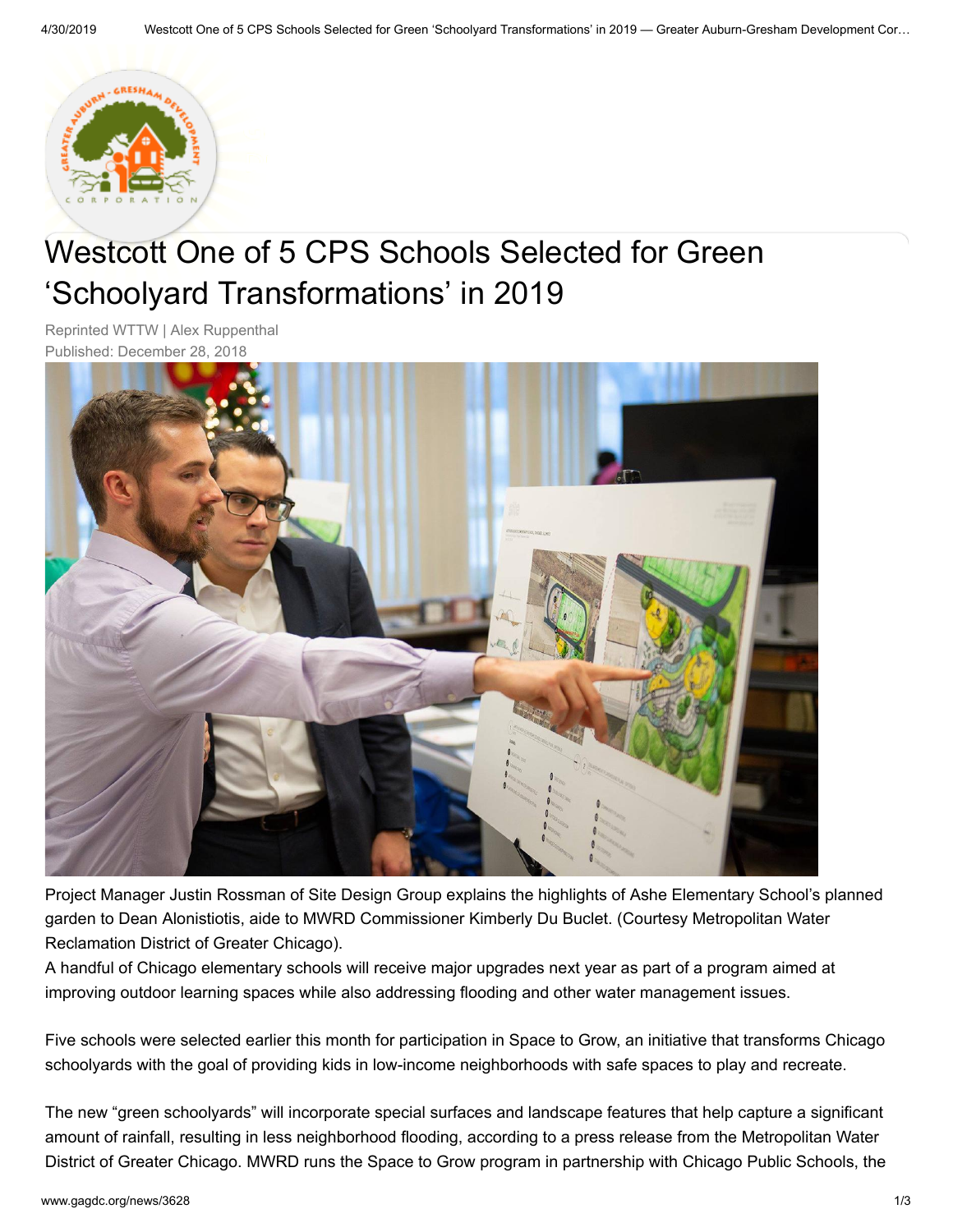Chicago Department of Water Management, the Healthy Schools Campaign and the environmental advocacy group Openlands.

Below is the list of schools slated for new schoolyards in 2019:

- Ashe Elementary School, 8505 S. Ingleside Ave.
- Nash Elementary School, 4837 W. Erie St., and KIPP Academy Chicago, 4818 W. Ohio St. (two schools, one campus)
- Ninos Heroes Elementary School, 8344 S. Commercial Ave.
- Webster Elementary School, 4055 W. Arthington St.
- Westcott Elementary School, 409 W. 80th St.



Students and teachers at Webster Elementary School in the Lawndale neighborhood review plans for a new schoolyard funded through the Space to Grow initiative. (Courtesy Metropolitan Water Reclamation District of Greater Chicago)

Schools eligible for the program are located in areas identified by the city to be at high risk for flooding. Eligible schools must also be in need of a playground, have at least 30,000 square feet of available outdoor space and have no other major construction projects planned.

Since its creation, Space to Grow has completed transformations of 15 schoolyards that together have the capacity to capture nearly 2.8 million gallons of rainwater, equivalent to more than four Olympic-sized swimming pools, according to MWRD.